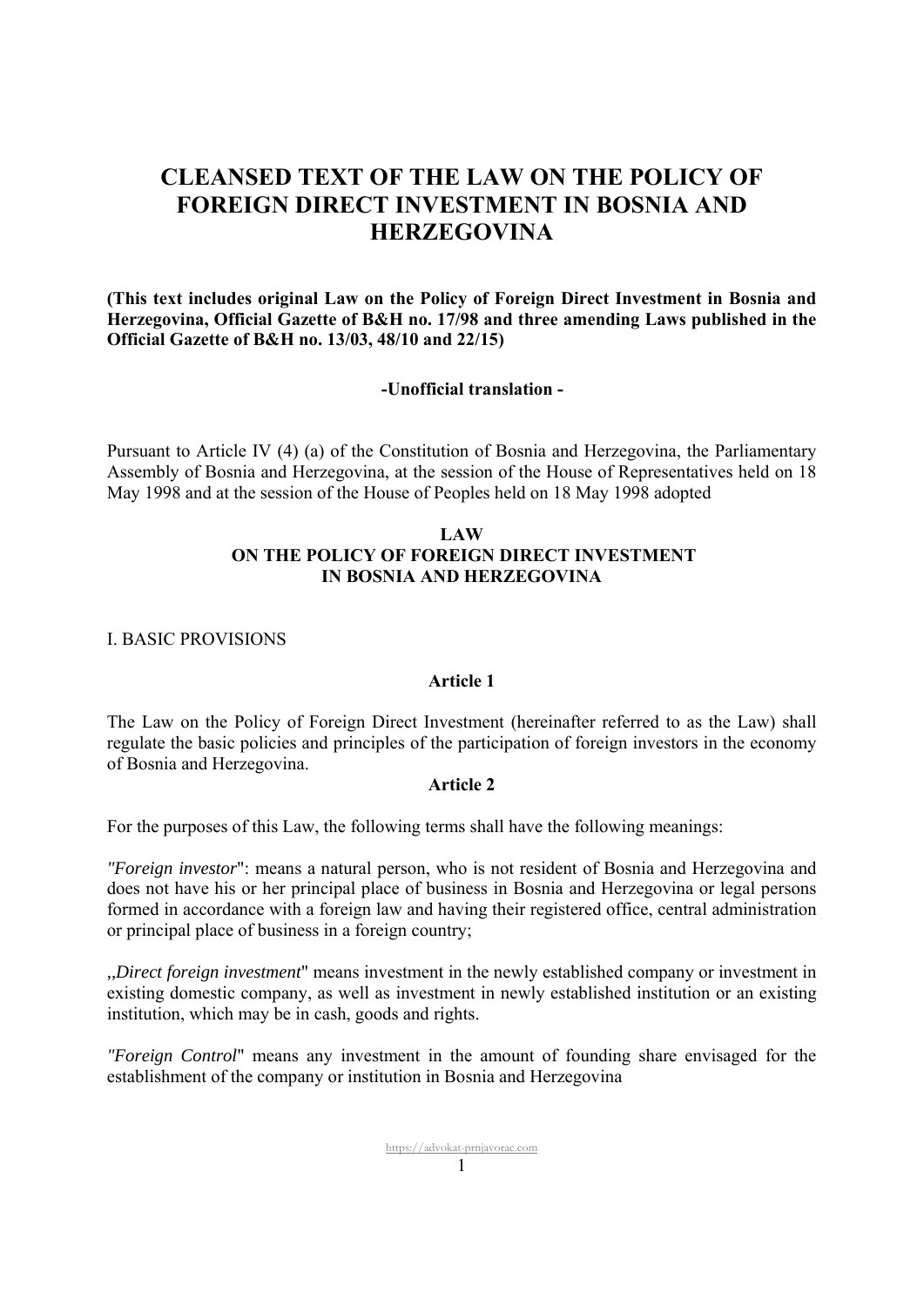"*Resident of Bosnia and Herzegovina*": means a natural person who has a home or principal abode, carry out employment or independent service or has his or her centre of economic interest in Bosnia and Herzegovina, or a legal person constituted under the laws of Bosnia and Herzegovina or the Entities or Brcko District of Bosnia and Herzegovina and having its registered office, central administration or principal place of business in Bosnia and Herzegovina;

"*Equity*": means the ownership interest held by an investor in an enterprise;

"*Freely convertible currency*": means any currency determined as such by the International Monetary Fund;

"*Entities":* means Federation of Bosnia and Herzegovina and the Republic of Srpska

*"Media"* means radio broadcasting and television broadcasting activities via terrestrial radiodiffusion.

*"Business entity"* is any domestic company or institution in which the foreign investor has made foreign direct investment, including the expansion of a part or entire domestic company or institution. "

# II. FDI ENTRY PROCESS

## **Article 3**

Subject to the provisions of this Law, foreign investors shall be entitled to invest, and to reinvest profits of such investments into any and all sectors of the economy of Bosnia and Herzegovina, and in the same form and under the same conditions as defined for the residents of Bosnia and Herzegovina under the applicable laws and regulations of Bosnia and Herzegovina and the Entities and Brcko District of Bosnia and Herzegovina

- (a) *Notwithstanding the policy of free admission of foreign direct investment into Bosnia and Herzegovina set forth in Article 3 of this Law, foreign equity ownership of business entity engaged in the production and sale of arms, ammunition, explosives for the military use, military equipment and media shall not exceed 49% of the equity in that business entity*.
- (b) In case of investments in sectors subject to the restrictions referred to in paragraph (a) of this Article, foreign investors must receive prior approval from the competent body of the respective Entity.
- (c) Within 30 days from the date of submission of the request for approval referred to in (b) of this Article, the competent body of the respective Entity shall inform the applicant on its decision. If the decision is not made within the mentioned deadline, the foreign direct investment shall be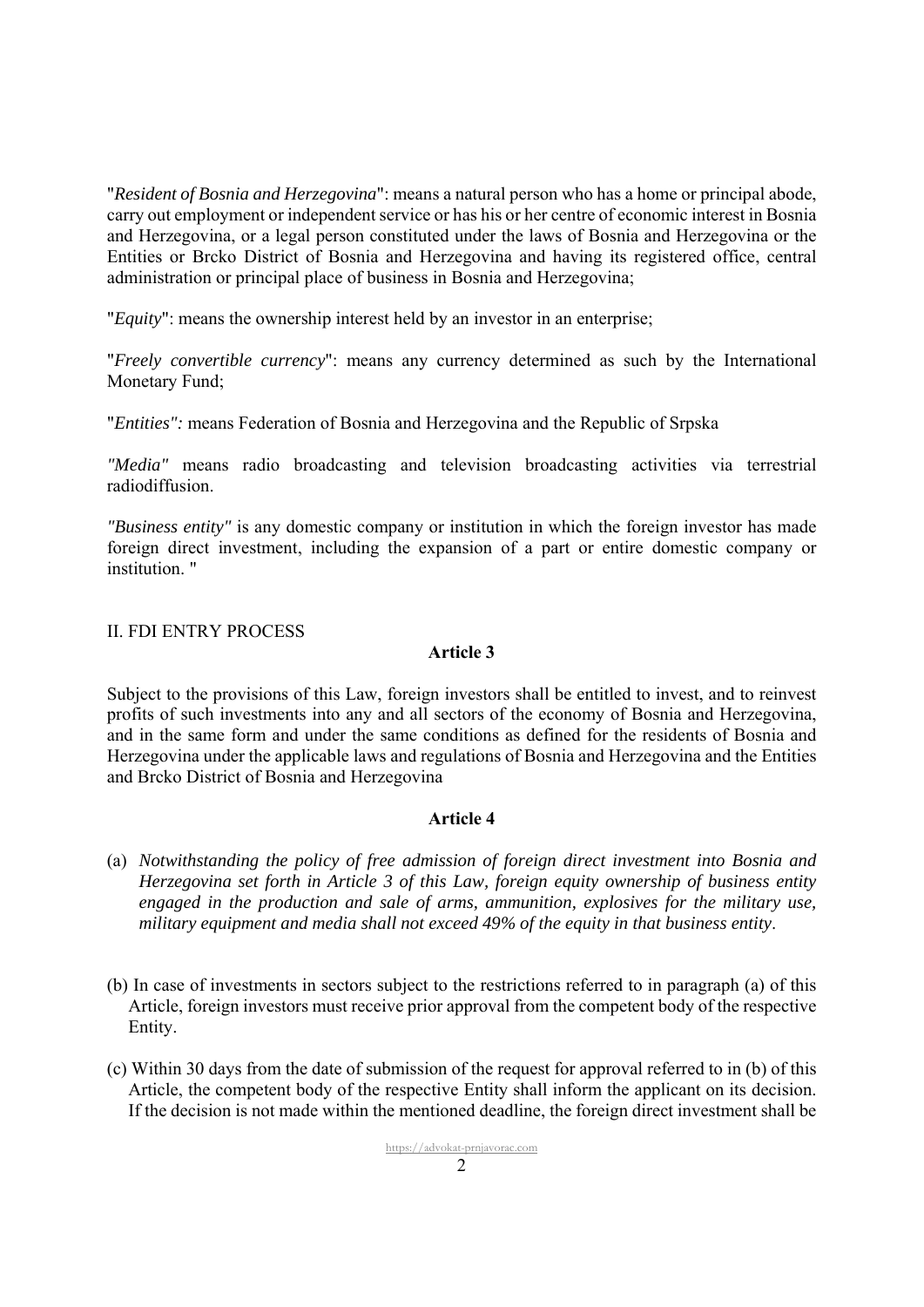considered approved, unless such a body has advised the applicant in writing of its decision to postpone the decision beyond the 30 day deadline.

- (d) If the competent authority in the entity does not make a decision within 30 days following the date of submission of the proper request for approval of foreign investment, it shall notify the applicant of the request in the next 30 days. The decision with an explanation on foreign investment shall be adopted by the competent authority and submitted to the party no later than 60 days from the date of submission of the proper request. If such decision is not made nor within 60 days, the direct foreign investment shall be considered approved.
- (e) The foreign direct investment approval referred to in this Article shall be valid without limitation as to duration.

(f) The Entity Government may decide, if it deems justified, that the share of foreign entity for certain business companies referred to in paragraph (a) of this Article, is not subject to restrictions set forth in paragraph (a) of this Article and in accordance with the regulations governing this area. "

- (a) The procedure for registration of foreign investments shall be made in accordance with the procedure of registration of a business entity in Bosnia and Herzegovina, its entities and Brcko District.
- (b) The competent registration courts are obliged, ex officio, to submit to the Ministry of Foreign Trade and Economic Relations BiH information on registered companies with an element of foreign investment in electronic form.
- (c) The competent courts shall submit a notice on registration in the Register of the competent court, showing the name of the foreign investor, the country of the founders, activity and the amount of the contracted (registered) initial capital.
- (d) Ministry of Foreign Trade and Economic Relations will provide the technical prerequisites for the submission of data by the competent courts.
- (e) Bosnia and Herzegovina, the Entities and Brcko District may publish general information on foreign investment, in which they will respect the legitimate interests of entities concerned and ensure that their business secrets are not disclosed.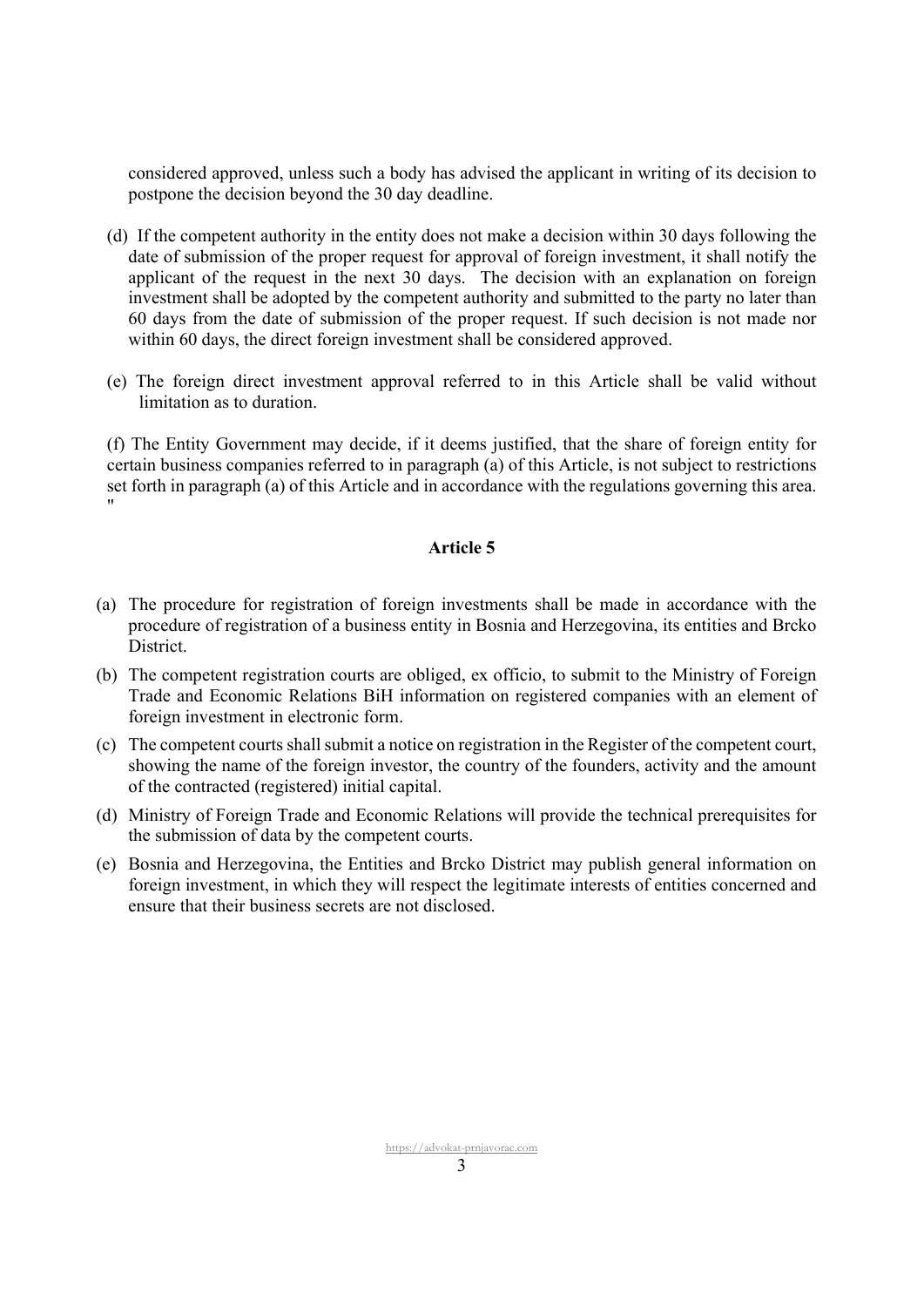#### **Article 6**

- (a) To promote and facilitate foreign direct investment into Bosnia and Herzegovina, the Council of Ministers of Bosnia and Herzegovina shall establish an institution for such purposes.
- (b) Entities may also establish such promotional and facilitation institutions in their respective territories.

#### **Article 7**

If established, the institutions referred to in Article 6 of this Law shall cooperate and exchange any necessary information to achieve the objectives of promoting foreign direct investment in Bosnia and Herzegovina and to ensure fulfilment of the objectives of this Law.

## III. RIGHTS, BENEFITS AND OBLIGATIONS OF FOREIGN INVESTORS

#### **Article 8**

- (a) Subject to the provisions of this Law, and subject to other laws and treaties of Bosnia and Herzegovina *and the laws of entities and Brcko District of Bosnia and Herzegovina*, foreign investors shall have the same rights and obligations as the residents of Bosnia and Herzegovina.
- (b) *Bosnia and Herzegovina, entities and Brcko District of Bosnia and Herzegovina* shall not discriminate with respect to foreign investors in any form, including but not limited to their citizenship, residency, religion, or the state of origin of investment.

#### **Article 9**

*Taxation of business entities from this Law shall be carried out in accordance with the tax legislation of Bosnia and Herzegovina, entities and Brcko District of Bosnia and Herzegovina.* 

#### **Article 10**

*Foreign direct investment shall be exempted from customs and customs duties, unless otherwise is prescribed by the provisions of the Law on Customs Policy of Bosnia and Herzegovina (Official Gazette of BiH no. 57/04, 51/06, 93/08, 54/10 and 76/11)*

## **Article 11**

(a) Foreign investors shall have right, for the purposes of their investments, to open on the territory of Bosnia and Herzegovina accounts in any commercial bank denominated in the national or any freely convertible currency.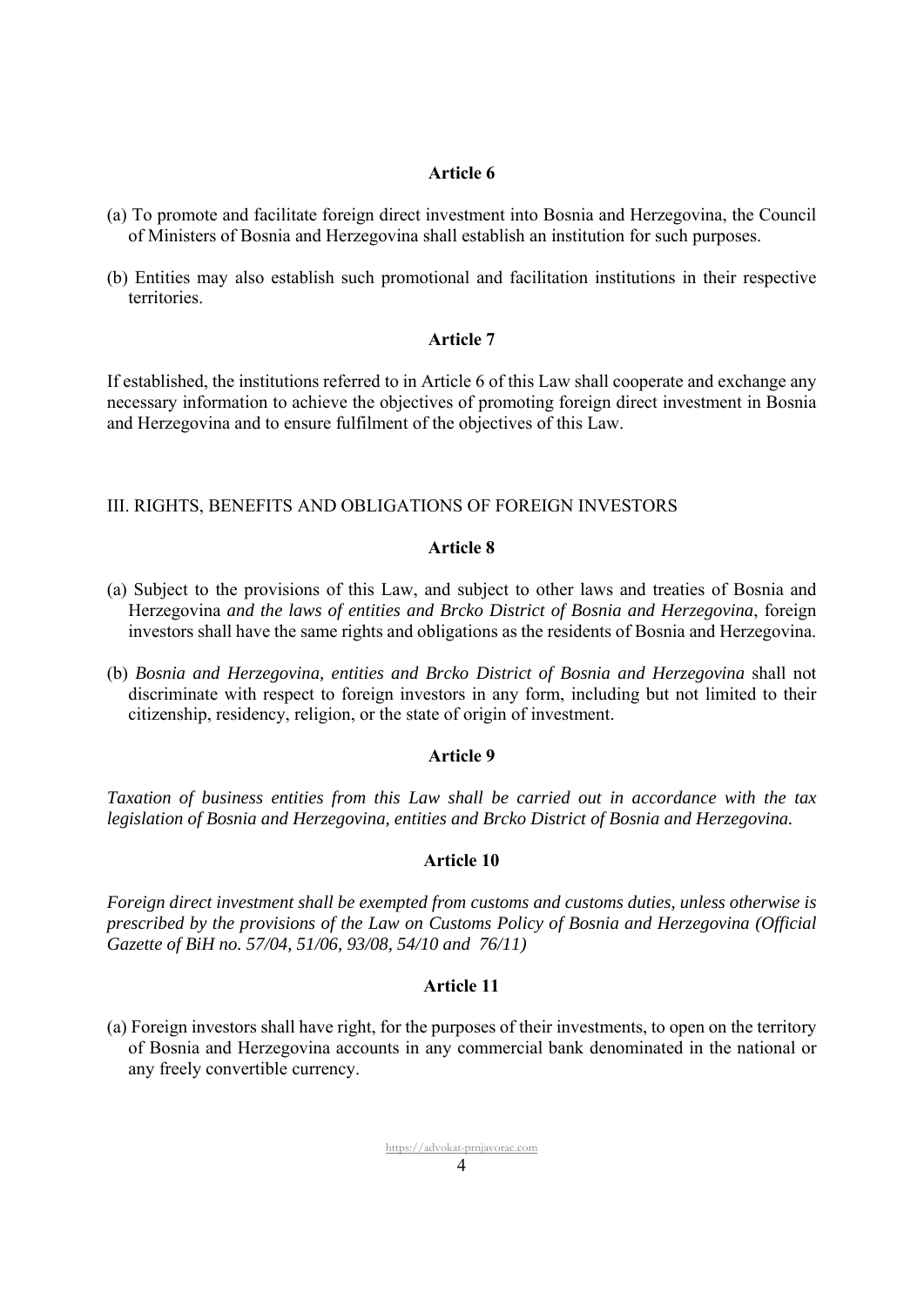- (b)Foreign investors, with respect to all payments related to their investments in Bosnia and Herzegovina, shall have the right to freely convert the national currency of Bosnia and Herzegovina into any other freely convertible currency.
- (c) Foreign investors shall have the right to transfer abroad, freely and without delay, in freely convertible currency, proceeds resulting from their investment in Bosnia and Herzegovina, including, but not limited to:
- (i) income from investments received in the form of profit, dividends, interest, and other forms of profit;
- (ii) funds received by investors after partial or full liquidation of their investments in Bosnia and Herzegovina, or disposal of invested property or proprietary rights; and
- (iii) Compensation referred to in Article 16 of this Law.

*(d) The transactions referred to in paragraphs (a), (b) and (c) of this Article abroad shall be carried out through commercial banks upon fulfilment of all tax and other obligations imposed by law on the basis of public revenues in Bosnia and Herzegovina. "* 

### **Article 12**

Foreign investors shall have the same property rights in respect to real estate as the citizens and legal entities of Bosnia and Herzegovina. Foreign investors, who are citizens of one of the successor states to the former Socialist Federal Republic of Yugoslavia, shall have such rights subject to investors of Bosnian and Herzegovinian citizenship and legal entity status having like rights in the respective successor state.

#### **Article 13**

Foreign investors shall maintain books and file reports in accordance with internationally accepted accounting and auditing standards and principles and the laws of the Entities.

## **Article 14**

Subject to the labour and immigration laws in Bosnia and Herzegovina, foreign investors shall have the right to freely employ foreign employees.

- (a) Foreign investors shall observe the laws and regulations of Bosnia and Herzegovina and the Entities.
- (b) Restrictions applicable to domestic investment on account of public policy (l'ordre public), public health and the protection of the environment shall equally apply to foreign investment.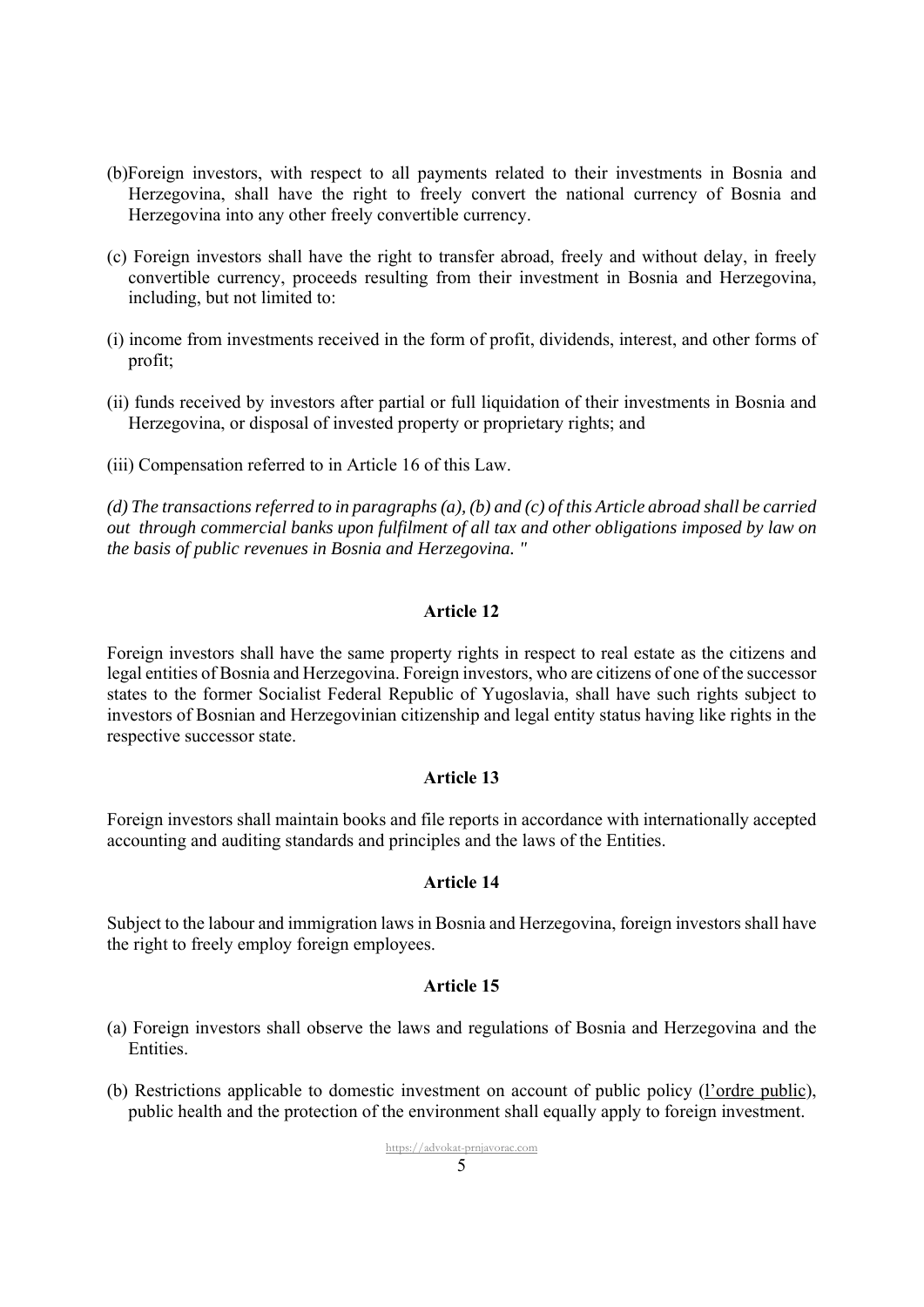# **Article 16**

- (a) Foreign investment shall not be subject to any act of nationalization, expropriation, requisition or measures which have similar effects, except in the public interest in accordance with applicable laws and regulations, without any type of discrimination and against the payment of appropriate compensation.
- (b) Such compensation will be deemed appropriate if it is adequate, effective and prompt.
- (c) The details of the standards for compensation in event of nationalization, expropriation, requisition or such similar acts referred to in paragraph (a) of this Article shall meet international standards and shall be spelled out in the implementing regulations referred to in Article 21 of this Law.

# IV. SETTLEMENT OF DISPUTES

# **Article 17**

Foreign investment disputes shall be settled by the relevant courts in Bosnia and Herzegovina, unless interested parties *contract some other procedure* for the settlement of disputes, including but not limited to domestic or international conciliation or arbitration.

# V. TRANSITIONAL AND FINAL PROVISIONS

# **Article 18**

- (a) This Law shall enter into force on the eighth day from the date of its publication in the Official Gazette of Bosnia and Herzegovina.
- (b) The Official Gazettes of the Entities shall simultaneously publish the Law.

## **Article 19**

- (a) On the date of entry into force of this Law, the provisions of laws and regulations concerning foreign investment in Bosnia and Herzegovina that are contrary to or inconsistent with this Law shall become null and void without the prejudice to the rights and benefits granted and the obligations imposed upon the existing foreign investors under the previous laws and regulations.
- (b) Notwithstanding this provision, an existing foreign investor may elect in writing to the competent body of the respective Entity within 120 days of the coming into force of this Law, to become subject to the terms of this Law.